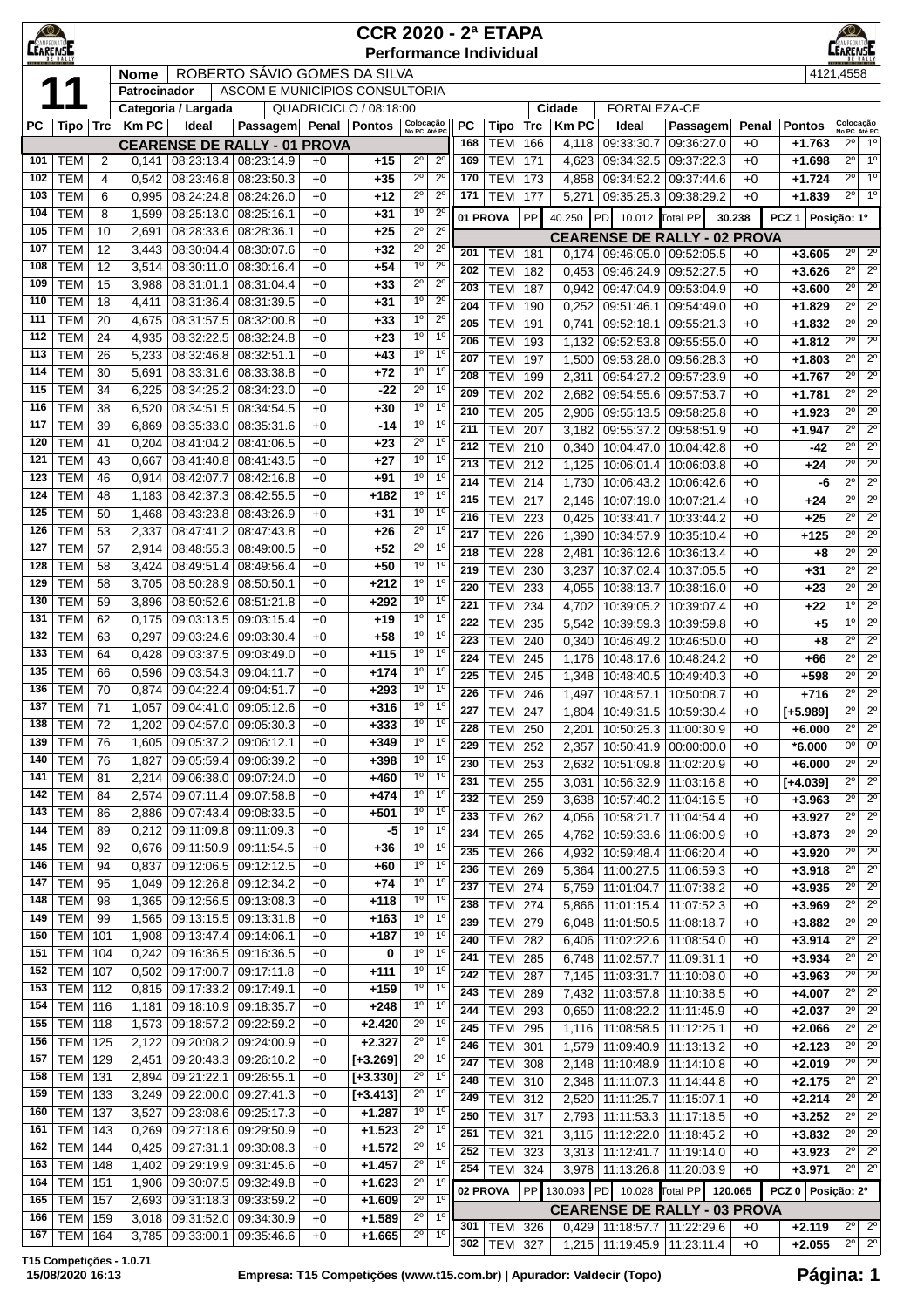|                 | $\bigotimes$<br><b>CCR 2020 - 2ª ETAPA</b> |     |                                     |    |                                 |                          |                                |                  |                               |                            |                            |           |                               |     |                       |       |              |       |               |              |
|-----------------|--------------------------------------------|-----|-------------------------------------|----|---------------------------------|--------------------------|--------------------------------|------------------|-------------------------------|----------------------------|----------------------------|-----------|-------------------------------|-----|-----------------------|-------|--------------|-------|---------------|--------------|
| <b>LEARENSE</b> |                                            |     |                                     |    |                                 |                          |                                |                  |                               |                            |                            |           | <b>Performance Individual</b> |     |                       |       |              |       |               | LEARENSE     |
|                 |                                            |     | <b>Nome</b>                         |    |                                 |                          | ROBERTO SAVIO GOMES DA SILVA   |                  |                               |                            |                            |           |                               |     |                       |       |              |       |               | 4121,4558    |
|                 |                                            |     | Patrocinador                        |    |                                 |                          | ASCOM E MUNICÍPIOS CONSULTORIA |                  |                               |                            |                            |           |                               |     |                       |       | FORTALEZA-CE |       |               |              |
| PC              | Tipo                                       | Trc | Categoria / Largada<br><b>Km PC</b> |    | Ideal                           | Passagem                 | QUADRICICLO / 08:18:00         | Penal            | Pontos                        | Colocação<br>No PC Até PC  |                            | <b>PC</b> | Tipo                          | Trc | Cidade<br><b>KmPC</b> | Ideal | Passagem     | Penal | <b>Pontos</b> | Colocação    |
| 303             | <b>TEM</b>                                 | 329 | 1,663                               |    | 11:20:23.3                      | 11:23:47.1               | $+0$                           |                  | $+2.038$                      | $2^{\circ}$                | $2^{\circ}$                |           |                               |     |                       |       |              |       |               | No PC Até PC |
| 304             | TEM   332                                  |     | 2,418                               |    | 11:21:49.4                      | 11:24:43.9               | $+0$                           |                  | $+1.745$                      | $2^{\circ}$                | $2^{\circ}$                |           |                               |     |                       |       |              |       |               |              |
| 305             | <b>TEM 337</b>                             |     | 0,163                               |    | 11:25:51.9                      | 11:25:56.1               | $+0$                           |                  | $+42$                         | $2^{\circ}$                | $2^{\circ}$                |           |                               |     |                       |       |              |       |               |              |
| 306             | <b>TEM</b>                                 | 338 | 0,590                               |    | 11:26:25.7                      | 11:26:28.4               | $+0$                           |                  | $+27$                         | $2^{\circ}$                | $2^{\circ}$                |           |                               |     |                       |       |              |       |               |              |
| 307             | <b>TEM</b>                                 | 340 | 0,890                               |    | 11:26:53.0                      | 11:26:58.6               | $+0$                           |                  | $+56$                         | $2^{\circ}$                | $2^{\circ}$                |           |                               |     |                       |       |              |       |               |              |
| 308             | <b>TEM 343</b>                             |     | 1,414                               |    | 11:27:47.7                      | 11:29:07.5               | $+0$                           |                  | +798                          | $2^{\circ}$                | $2^{\circ}$                |           |                               |     |                       |       |              |       |               |              |
| 309             | <b>TEM 344</b>                             |     | 1,584                               |    | 11:28:07.5                      | 11:32:05.6               | $+0$                           |                  | $+2.381$                      | $2^{\circ}$                | $2^{\circ}$                |           |                               |     |                       |       |              |       |               |              |
| 310             | <b>TEM 344</b>                             |     | 1,832                               |    | 11:28:37.2                      | 11:32:55.4               | $+0$                           |                  | $+2.582$                      | $2^{\circ}$                | $2^{\circ}$                |           |                               |     |                       |       |              |       |               |              |
| 311             | <b>TEM 345</b>                             |     | 1,985                               |    | 11:28:51.3                      | 11:33:14.0               | $+0$                           |                  | $[+2.627]$                    | $2^{\circ}$                | $2^{\circ}$                |           |                               |     |                       |       |              |       |               |              |
| 312             | <b>TEM 348</b>                             |     | 2,482                               |    | 11:29:36.2                      | 11:34:10.1               | $+0$                           |                  | $[-2.739]$                    | $2^{\circ}$                | $2^{\circ}$                |           |                               |     |                       |       |              |       |               |              |
| 313<br>314      | <b>TEM 351</b><br><b>TEM 354</b>           |     | 2,828<br>3,534                      |    | 11:33:00.1<br>11:33:47.7        | 11:34:38.2<br>11:35:21.0 | $+0$<br>$+0$                   |                  | +981<br>$+933$                | $2^{\circ}$<br>$2^{\circ}$ | $2^{\circ}$<br>$2^{\circ}$ |           |                               |     |                       |       |              |       |               |              |
| 315             | <b>TEM</b>                                 | 355 | 3,896                               |    | 11:34:11.9                      | 11:35:46.8               | $+0$                           |                  | +949                          | $2^{\circ}$                | $2^{\circ}$                |           |                               |     |                       |       |              |       |               |              |
| 316             | <b>TEM</b>                                 | 357 | 0,210                               |    | 11:38:32.6                      | 11:38:38.2               | $+0$                           |                  | $+56$                         | $2^{\circ}$                | $2^{\circ}$                |           |                               |     |                       |       |              |       |               |              |
| 317             | TEM 359                                    |     | 0,901                               |    | 11:39:32.0                      | 11:39:33.9               | $+0$                           |                  | $+19$                         | 1 <sup>0</sup>             | $2^{\circ}$                |           |                               |     |                       |       |              |       |               |              |
| 318             | <b>TEM 361</b>                             |     | 1,834                               |    | 11:40:49.8                      | 11:40:53.1               | $+0$                           |                  | $+33$                         | $2^{\circ}$                | $2^{\circ}$                |           |                               |     |                       |       |              |       |               |              |
| 319             | TEM                                        | 367 | 2,854                               |    | 11:42:23.3                      | 11:42:26.3               | $+0$                           |                  | +30                           | $2^{\circ}$                | $2^{\circ}$                |           |                               |     |                       |       |              |       |               |              |
| 320             | <b>TEM 368</b>                             |     | 3,751                               |    | 11:43:18.5                      | 11:43:22.5               | $+0$                           |                  | +40                           | $2^{\circ}$                | $2^{\circ}$                |           |                               |     |                       |       |              |       |               |              |
| 321             | <b>TEM 370</b>                             |     | 4,395                               |    | 11:44:12.7                      | 11:44:18.5               | $+0$                           |                  | $+58$                         | $2^{\circ}$                | $2^{\circ}$                |           |                               |     |                       |       |              |       |               |              |
| 322             | <b>TEM 374</b>                             |     | 5,662                               |    | 11:46:24.8                      | 11:46:27.1               | $+0$                           |                  | $+23$                         | $2^{\circ}$                | $2^{\circ}$                |           |                               |     |                       |       |              |       |               |              |
| 323             | <b>TEM 377</b>                             |     | 6,595                               |    | 11:48:24.1                      | 11:48:31.0               | $+0$                           |                  | $+69$                         | $2^{\circ}$                | $2^{\circ}$                |           |                               |     |                       |       |              |       |               |              |
| 324             | <b>TEM</b>                                 | 379 | 7,518                               |    | 11:49:34.3                      | 11:49:27.0               | $+0$                           |                  | -73                           | $2^{\circ}$                | $2^{\circ}$                |           |                               |     |                       |       |              |       |               |              |
| 325             | <b>TEM</b>                                 | 382 | 8,279                               |    | 11:50:27.4                      | 11:50:30.6               | $+0$                           |                  | +32                           | $2^{\circ}$                | $2^{\circ}$                |           |                               |     |                       |       |              |       |               |              |
| 326<br>327      | TEM<br><b>TEM 386</b>                      | 384 | 0,302<br>1,579                      |    | 11:54:31.4<br>11:55:57.5        | 11:54:36.4               | $+0$<br>$+0$                   |                  | $+50$<br>$+73$                | $2^{\circ}$<br>$2^{\circ}$ | $2^{\circ}$<br>$2^{\circ}$ |           |                               |     |                       |       |              |       |               |              |
| 328             | <b>TEM 388</b>                             |     | 2,533                               |    | 11:59:36.9                      | 11:56:04.8<br>11:59:39.5 | $+0$                           |                  | $+26$                         | $2^{\circ}$                | $2^{\circ}$                |           |                               |     |                       |       |              |       |               |              |
| 329             | <b>TEM</b>                                 | 391 | 3,532                               |    | 12:00:43.0                      | 12:00:46.0               | $+0$                           |                  | +30                           | $2^{\circ}$                | $2^{\circ}$                |           |                               |     |                       |       |              |       |               |              |
| 330             | TEM 393                                    |     | 0,276                               |    | 12:08:23.4                      | 12:08:25.8               | $+0$                           |                  | $+24$                         | $2^{\circ}$                | $2^{\circ}$                |           |                               |     |                       |       |              |       |               |              |
| 331             | TEM   395                                  |     | 0,808                               |    | 12:09:10.2                      | 12:09:14.8               | $+0$                           |                  | $+46$                         | $2^{\circ}$                | $2^{\circ}$                |           |                               |     |                       |       |              |       |               |              |
| 332             | <b>TEM 397</b>                             |     | 1,257                               |    | 12:09:49.4                      | 12:09:56.0               | $+0$                           |                  | +66                           | $2^{\circ}$                | $2^{\circ}$                |           |                               |     |                       |       |              |       |               |              |
| 333             | <b>TEM</b>                                 | 400 | 1,792                               |    | 12:10:54.9                      | 12:10:58.4               | $+0$                           |                  | $+35$                         | $2^{\circ}$                | $2^{\circ}$                |           |                               |     |                       |       |              |       |               |              |
| 334             | <b>TEM</b>                                 | 403 | 3,971                               |    | 12:16:16.3 12:16:17.7           |                          | $+0$                           |                  | $+14$                         | $2^{\circ}$                | $2^{\circ}$                |           |                               |     |                       |       |              |       |               |              |
|                 | 335   TEM   404                            |     | 4,252                               |    | 12:16:40.6 12:19:40.4           |                          | $+0$                           |                  | $+1.798$                      | $2^{\circ}$                | $2^{\circ}$                |           |                               |     |                       |       |              |       |               |              |
|                 | 336   TEM   407                            |     |                                     |    | 4,577   12:17:09.9   12:20:22.6 |                          | $+0$                           |                  | $+1.927$                      | $2^{\circ}$                | $2^{\circ}$                |           |                               |     |                       |       |              |       |               |              |
|                 | 337   TEM   407                            |     | 4,894                               |    | 12:17:37.1   12:20:52.7         |                          | $+0$                           |                  | $+1.956$                      | $2^{\circ}$                | $2^{\circ}$                |           |                               |     |                       |       |              |       |               |              |
|                 | 338   TEM   407                            |     |                                     |    | 5,159   12:17:59.8   12:21:19.3 |                          | $+0$                           |                  | $+1.995$                      | $2^{\circ}$                | $2^{\circ}$                |           |                               |     |                       |       |              |       |               |              |
|                 | 339   TEM   409                            |     | 5,575                               |    | 12:18:36.4   12:21:56.8         |                          | $+0$                           |                  | $+2.004$                      | $2^{\circ}$<br>$2^{\circ}$ | $2^{\circ}$<br>$2^{\circ}$ |           |                               |     |                       |       |              |       |               |              |
| 03 PROVA        | 340   TEM   413                            | PP  | 5,990<br>34.678                     | PD | 12:19:14.0 12:22:46.9<br>5.366  | <b>Total PP</b>          | $+0$<br>29.312                 |                  | $+2.129$<br>PCZ 0 Posição: 2º |                            |                            |           |                               |     |                       |       |              |       |               |              |
|                 |                                            |     |                                     |    |                                 |                          |                                |                  |                               |                            |                            |           |                               |     |                       |       |              |       |               |              |
| <b>TOTAL</b>    |                                            |     | PP 205.021                          | PD | 25.406 Total PP                 |                          | 179.615                        | PCZ <sub>1</sub> |                               |                            |                            |           |                               |     |                       |       |              |       |               |              |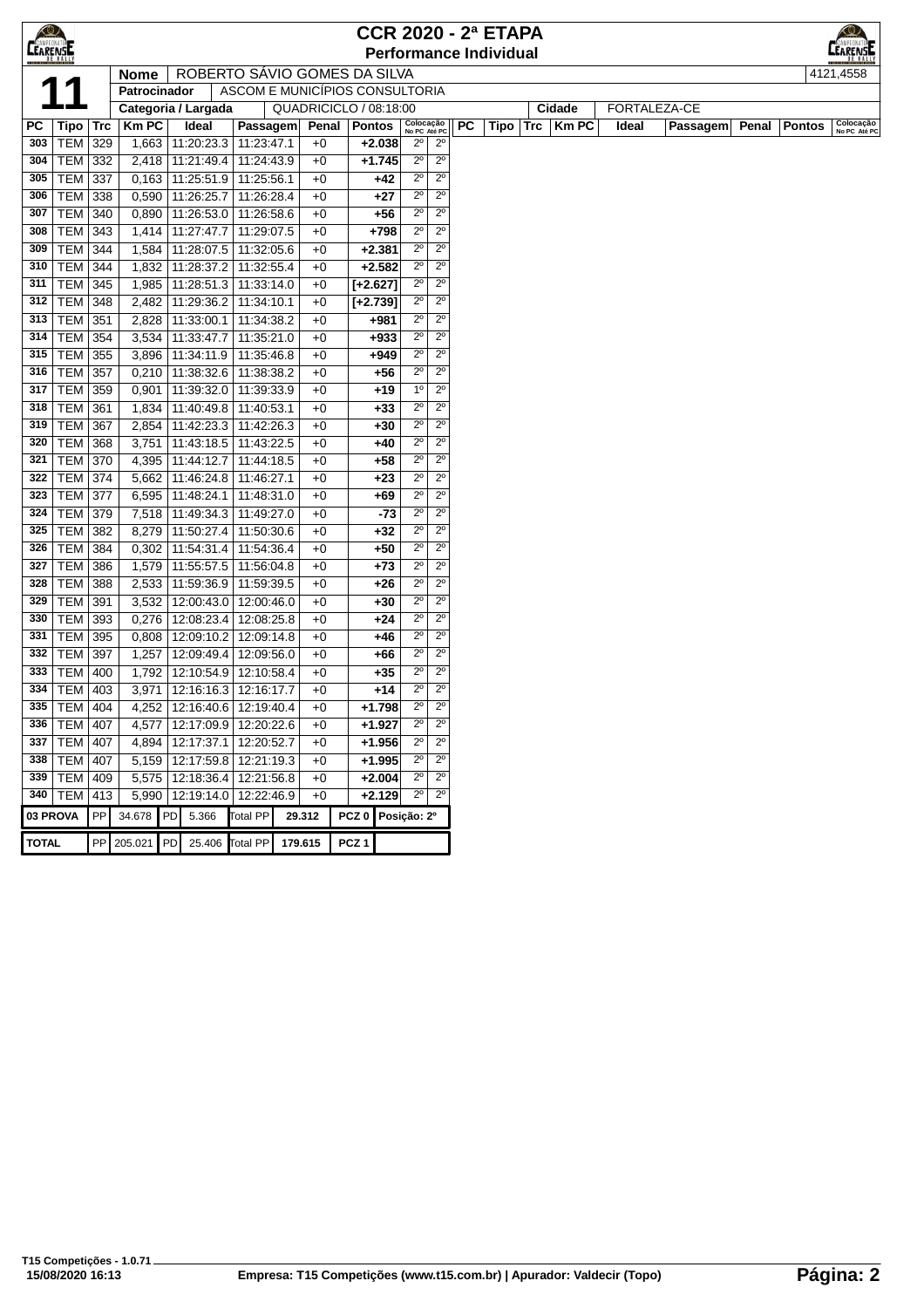| $\bigotimes$<br><b>CEARENSE</b> |                          | <b>CCR 2020 - 2ª ETAPA</b><br><b>Performance Individual</b>                   |                |                          |                                                   |              |                        |                                                          |                                         |                          |            |                |                                        |                          | ≤©∕<br><b>EARENSE</b> |                           |                                             |                                    |  |  |  |
|---------------------------------|--------------------------|-------------------------------------------------------------------------------|----------------|--------------------------|---------------------------------------------------|--------------|------------------------|----------------------------------------------------------|-----------------------------------------|--------------------------|------------|----------------|----------------------------------------|--------------------------|-----------------------|---------------------------|---------------------------------------------|------------------------------------|--|--|--|
|                                 |                          | <b>JOSE DEMONTIER MOURA</b><br>3892,4569<br>Nome<br><b>GRUPO MÓVEIS MOURA</b> |                |                          |                                                   |              |                        |                                                          |                                         |                          |            |                |                                        |                          |                       |                           |                                             |                                    |  |  |  |
|                                 |                          |                                                                               | Patrocinador   |                          |                                                   |              |                        |                                                          |                                         |                          |            |                |                                        |                          |                       |                           |                                             |                                    |  |  |  |
|                                 |                          |                                                                               |                | Categoria / Largada      |                                                   |              | QUADRICICLO / 08:20:00 |                                                          |                                         |                          |            | Cidade         | EUSÉBIO-CE                             |                          |                       |                           |                                             |                                    |  |  |  |
| PС                              | Tipo                     | Trc                                                                           | <b>KmPC</b>    | Ideal                    | Passagem Penal Pontos                             |              |                        | Colocação<br>No PC Até PC                                | PC<br>168                               | Tipo<br><b>TEM</b>       | Trc<br>166 | KmPC<br>4,118  | Ideal<br>09:35:30.7                    | Passagem<br>09:37:57.3   | Penal<br>$+0$         | <b>Pontos</b><br>$+1.466$ | Colocação<br>No PC Até PC<br>1 <sup>0</sup> | $2^{\circ}$                        |  |  |  |
| 101                             | <b>TEM</b>               | 2                                                                             | 0,141          | 08:25:13.4               | <b>CEARENSE DE RALLY - 01 PROVA</b><br>08:25:13.8 | $+0$         | +4                     | 1 <sup>0</sup><br>$1^{\circ}$                            | 169                                     | TEM                      | 171        | 4,623          | 09:36:32.5                             | 09:39:01.0               | $+0$                  | +1.485                    | 1 <sup>0</sup>                              | $\overline{2^0}$                   |  |  |  |
| 102                             | <b>TEM</b>               | 4                                                                             | 0,542          | 08:25:46.8               | 08:25:50.2                                        | $+0$         | $+34$                  | 1 <sup>0</sup><br>$1^{\circ}$                            | 170                                     | <b>TEM</b>               | 173        | 4,858          | 09:36:52.2                             | 09:39:24.1               | $+0$                  | $+1.519$                  | $1^{\circ}$                                 | $2^{\circ}$                        |  |  |  |
| 103                             | TEM                      | 6                                                                             | 0,995          | 08:26:24.8               | 08:26:25.3                                        | $+0$         | $+5$                   | $1^{\circ}$                                              | 1 <sup>0</sup><br>171                   | TEM                      | 177        | 5,271          | 09:37:25.3                             | 09:40:08.3               | $+0$                  | $+1.630$                  | $1^{\circ}$                                 | $2^{\circ}$                        |  |  |  |
| 104                             | TEM                      | 8                                                                             | 1,599          | 08:27:13.0               | 08:27:17.0                                        | $+0$         | +40                    | $2^{\circ}$                                              | 1 <sup>0</sup>                          | 01 PROVA                 | <b>PP</b>  | 50.088         | PD<br>7.225                            | <b>Total PP</b>          | 42.863                | PCZ <sub>1</sub>          | Posicão: 2º                                 |                                    |  |  |  |
| 105                             | TEM                      | 10                                                                            | 2,691          | 08:30:33.6               | 08:30:34.0                                        | $+0$         | +4                     | 1 <sup>0</sup>                                           | 1 <sup>0</sup>                          |                          |            |                | <b>CEARENSE DE RALLY - 02 PROVA</b>    |                          |                       |                           |                                             |                                    |  |  |  |
| 107                             | TEM                      | 12                                                                            | 3,443          | 08:32:04.4               | 08:32:07.3                                        | $+0$         | $+29$                  | 1 <sup>0</sup>                                           | 1 <sup>0</sup><br>201                   | <b>TEM</b>               | 181        | 0.174          | 09:48:05.0 09:52:02.0                  |                          | $+0$                  | $+2.370$                  | $1^{\circ}$                                 | 1 <sup>0</sup>                     |  |  |  |
| 108                             | <b>TEM</b>               | 12                                                                            | 3,514          | 08:32:11.0               | 08:32:17.7                                        | $+0$         | $+67$                  | $2^{\circ}$                                              | 1 <sup>0</sup><br>202                   | <b>TEM</b>               | 182        | 0,453          | 09:48:24.9                             | 09:52:35.9               | $+0$                  | $+2.510$                  | $1^{\circ}$                                 | 1 <sup>o</sup>                     |  |  |  |
| 109<br>110                      | TEM<br><b>TEM</b>        | 15<br>18                                                                      | 3,988<br>4,411 | 08:33:01.1<br>08:33:36.4 | 08:33:03.8<br>08:33:40.1                          | $+0$<br>$+0$ | $+27$<br>$+37$         | $1^{\circ}$<br>$2^{\circ}$                               | 1 <sup>0</sup><br>203<br>1 <sup>0</sup> | <b>TEM</b>               | 187        | 0,942          | 09:49:04.9                             | 09:53:09.6               | $+0$                  | +2.447                    | $1^{\circ}$                                 | 1 <sup>o</sup>                     |  |  |  |
| 111                             | <b>TEM</b>               | 20                                                                            | 4,675          | 08:33:57.5               | 08:34:02.2                                        | $+0$         | $+47$                  | $2^{\circ}$                                              | 204<br>1 <sup>0</sup>                   | <b>TEM</b>               | 190        | 0,252          | 09:53:46.1                             | 09:54:52.0               | $+0$                  | +659                      | $1^{\circ}$                                 | 1 <sup>0</sup>                     |  |  |  |
| 112                             | <b>TEM</b>               | 24                                                                            | 4,935          | 08:34:22.5               | 08:34:27.3                                        | $+0$         | $+48$                  | $2^{\circ}$<br>$2^{\circ}$                               | 205<br>206                              | <b>TEM</b>               | 191        | 0,741          | 09:54:18.1                             | 09:55:23.9               | $+0$                  | +658                      | $1^{\circ}$<br>$1^{\circ}$                  | 1 <sup>0</sup><br>1 <sup>0</sup>   |  |  |  |
| 113                             | TEM                      | 26                                                                            | 5,233          | 08:34:46.8               | 08:34:53.4                                        | $+0$         | +66                    | $2^{\circ}$                                              | $2^{\circ}$<br>207                      | <b>TEM</b><br><b>TEM</b> | 193<br>197 | 1,132          | 09:54:53.8<br>1,500   09:55:28.0       | 09:55:57.7<br>09:56:32.0 | $+0$<br>$+0$          | +639<br>+640              | $1^{\circ}$                                 | 1 <sup>0</sup>                     |  |  |  |
| 114                             | TEM                      | 30                                                                            | 5,691          | 08:35:31.6               | 08:35:40.7                                        | $+0$         | +91                    | $2^{\circ}$<br>$2^{\circ}$                               | 208                                     | <b>TEM</b>               | 199        | 2,311          | 09:56:27.2                             | 09:57:25.9               | $+0$                  | $+587$                    | 1 <sup>0</sup>                              | 1 <sup>0</sup>                     |  |  |  |
| 115                             | <b>TEM</b>               | 34                                                                            | 6,225          | 08:36:25.2               | 08:36:24.9                                        | $+0$         | -3                     | 1 <sup>0</sup>                                           | $2^{\circ}$<br>209                      | <b>TEM</b>               | 202        | 2,682          | 09:56:55.6                             | 09:57:58.1               | $+0$                  | $+625$                    | $1^{\circ}$                                 | 1 <sup>0</sup>                     |  |  |  |
| 116                             | <b>TEM</b>               | 38                                                                            | 6,520          | 08:36:51.5               | 08:36:55.2                                        | $+0$         | $+37$                  | $2^{\circ}$<br>$2^{\circ}$                               | 210                                     | <b>TEM</b>               | 205        | 2,906          | 09:57:13.5                             | 09:58:27.8               | $+0$                  | $+743$                    | $1^{\circ}$                                 | 1 <sup>o</sup>                     |  |  |  |
| 117                             | <b>TEM</b>               | 39                                                                            | 6,869          | 08:37:33.0               | 08:37:35.3                                        | $+0$         | $+23$                  | $2^{\circ}$                                              | $2^{\circ}$<br>211                      | <b>TEM</b>               | 207        | 3,182          | 09:57:37.2 09:58:54.9                  |                          | $+0$                  | +777                      | $1^{\circ}$                                 | 1 <sup>0</sup>                     |  |  |  |
| 120                             | <b>TEM</b>               | 41                                                                            | 0,204          | 08:43:04.2               | 08:43:04.9                                        | $+0$         | $+7$                   | 1 <sup>0</sup>                                           | $2^{\circ}$<br>212                      | <b>TEM</b>               | 210        | 0.340          | 10:06:47.0                             | 10:06:46.0               | $+0$                  | -10                       | 1 <sup>0</sup>                              | 1 <sup>0</sup>                     |  |  |  |
| 121<br>123                      | <b>TEM</b><br><b>TEM</b> | 43                                                                            | 0,667          | 08:43:40.8               | 08:43:45.3<br>00:00:00.0                          | $+0$         | $+45$                  | $2^{\circ}$<br>0°<br>$0^{\circ}$                         | $2^{\circ}$<br>213                      | <b>TEM</b>               | 212        | 1,125          | 10:08:01.4                             | 10:08:01.0               | $+0$                  | -4                        | $1^{\circ}$                                 | 1 <sup>0</sup>                     |  |  |  |
| 124                             | TEM                      | 46<br>48                                                                      | 0,914<br>1,183 | 08:44:07.7<br>08:44:37.3 | 00:00:00.0                                        | $+0$<br>$+0$ | $*6.000$<br>*6.000     | 0°                                                       | 214<br>$0^{\circ}$                      | <b>TEM 214</b>           |            | 1,730          | 10:08:43.2                             | 10:08:43.8               | $+0$                  | +6                        | 10                                          | 1 <sup>o</sup>                     |  |  |  |
| 125                             | TEM                      | 50                                                                            | 1,468          | 08:45:23.8               | 08:45:58.0                                        | $+0$         | $+342$                 | $2^{\circ}$                                              | 215<br>$2^{\circ}$                      | <b>TEM</b>               | 217        | 2,146          | 10:09:19.0                             | 10:09:18.8               | $+0$                  | $-2$                      | $1^{\circ}$<br>1 <sup>0</sup>               | 1 <sup>0</sup><br>1 <sup>0</sup>   |  |  |  |
| 126                             | TEM                      | 53                                                                            | 2,337          | 08:49:41.2               | 08:49:41.2                                        | $+0$         | 0                      | $1^{\circ}$<br>$2^{\circ}$                               | 216<br>217                              | <b>TEM</b><br>TEM        | 223<br>226 | 0,425<br>1,390 | 10:35:41.7<br>10:36:57.9               | 10:35:43.5<br>10:37:02.6 | $+0$<br>$+0$          | $+18$<br>$+47$            | 1 <sup>0</sup>                              | 1 <sup>0</sup>                     |  |  |  |
| 127                             | <b>TEM</b>               | 57                                                                            | 2,914          | 08:50:55.3               | 08:50:57.7                                        | $+0$         | $+24$                  | $1^{\circ}$                                              | $2^{\circ}$<br>218                      | TEM                      | 228        | 2,481          | 10:38:12.6                             | 10:38:12.9               | $+0$                  | +3                        | $1^{\circ}$                                 | $\overline{1^0}$                   |  |  |  |
| 128                             | TEM                      | 58                                                                            | 3,424          | 08:51:51.4               | 08:51:57.4                                        | $+0$         | +60                    | $2^{\circ}$<br>$2^{\circ}$                               | 219                                     | <b>TEM</b>               | 230        | 3,237          | 10:39:02.4                             | 10:39:02.1               | $+0$                  | -3                        | $1^{\circ}$                                 | 1 <sup>°</sup>                     |  |  |  |
| 129                             | <b>TEM</b>               | 58                                                                            | 3,705          | 08:52:28.9               | 08:52:55.6                                        | $+0$         | +267                   | $2^{\circ}$                                              | $2^{\circ}$<br>220                      | <b>TEM</b>               | 233        | 4,055          | 10:40:13.7                             | 10:40:15.8               | $+0$                  | +21                       | $1^{\circ}$                                 | 1 <sup>0</sup>                     |  |  |  |
| 130                             | <b>TEM</b>               | 59                                                                            | 3,896          | 08:52:52.6               | 08:53:31.0                                        | $+0$         | +384                   | $2^{\circ}$                                              | $2^{\circ}$<br>221                      | <b>TEM</b>               | 234        | 4,702          | 10:41:05.2                             | 10:41:07.7               | $+0$                  | +25                       | $2^{\circ}$                                 | 1 <sup>0</sup>                     |  |  |  |
| 131                             | <b>TEM</b>               | 62                                                                            | 0,175          | 09:05:13.5               | 09:05:15.5                                        | $+0$         | $+20$                  | $2^{\circ}$                                              | $2^{\circ}$<br>222                      | <b>TEM</b>               | 235        | 5,542          | 10:41:59.3                             | 10:42:00.0               | $+0$                  | +7                        | $2^{\circ}$                                 | 1 <sup>0</sup>                     |  |  |  |
| 132<br>133                      | TEM<br><b>TEM</b>        | 63<br>64                                                                      | 0,297          | 09:05:24.6               | 09:05:31.0                                        | $+0$<br>$+0$ | $+64$<br>+165          | $2^{\circ}$<br>$2^{\circ}$                               | $2^{\circ}$<br>223<br>$2^{\circ}$       | <b>TEM</b>               | 240        | 0,340          | 10:48:49.2                             | 10:48:49.9               | $+0$                  | +7                        | 10                                          | 1 <sup>o</sup>                     |  |  |  |
| 135                             | <b>TEM</b>               | 66                                                                            | 0,428<br>0,596 | 09:05:37.5<br>09:05:54.3 | 09:05:54.0<br>09:06:28.0                          | $+0$         | $+337$                 | $2^{\circ}$                                              | 224<br>$2^{\circ}$                      | <b>TEM</b>               | 245        |                | 1,176   10:50:17.6                     | 10:50:22.0               | $+0$                  | +44                       | $1^{\circ}$                                 | 1 <sup>0</sup>                     |  |  |  |
| 136                             | TEM                      | 70                                                                            | 0,874          | 09:06:22.4               | 09:07:10.4                                        | $+0$         | +480                   | $2^{\circ}$                                              | 225<br>$2^{\circ}$<br>226               | <b>TEM</b>               | 245        | 1,348          | 10:50:40.5                             | 10:50:59.0               | $+0$                  | +185                      | $1^{\circ}$<br>$1^{\circ}$                  | 1 <sup>0</sup><br>1 <sup>0</sup>   |  |  |  |
| 137                             | <b>TEM</b>               | 71                                                                            | 1,057          | 09:06:41.0               | 09:07:33.4                                        | $+0$         | $+524$                 | $2^{\circ}$                                              | $2^{\circ}$<br>227                      | TEM<br>TEM               | 246<br>247 | 1,497<br>1,804 | 10:50:57.1<br>10:51:31.5   10:56:02.4  | 10:51:33.3               | $+0$<br>$+0$          | +362<br>$+2.709$          |                                             | 10110                              |  |  |  |
|                                 | <b>138 TEM</b>           | $\overline{72}$                                                               |                |                          | 1,202 09:06:57.0 09:07:57.7                       | $+0$         | $+607$                 | $2^{\circ}$                                              | $2^{\circ}$<br>228                      | <b>TEM   250</b>         |            |                | 2,201   10:52:25.3   10:57:16.5        |                          | $+0$                  | +2.912                    | $1^{\circ}$                                 | 1 <sup>0</sup>                     |  |  |  |
| 139                             | <b>TEM</b>               | 76                                                                            | 1,605          | 09:07:37.2 09:08:49.7    |                                                   | $+0$         | $+725$                 | $2^{\circ}$<br>$2^{\circ}$                               | 229                                     | <b>TEM</b>               | 252        | 2,357          | 10:52:41.9   10:58:09.2                |                          | $+0$                  | $[-3.273]$                |                                             | 10   10                            |  |  |  |
| 140                             | <b>TEM</b>               | 76                                                                            | 1,827          |                          | 09:07:59.4 09:09:29.8                             | $+0$         | $+904$                 | $2^{\circ}$                                              | $2^{\circ}$<br>230                      | TEM                      | 253        | 2,632          | 10:53:09.8   10:58:50.6                |                          | $+0$                  | $[-3.408]$                | 1°                                          | $1^{\circ}$                        |  |  |  |
| 141                             | <b>TEM</b>               | 81                                                                            | 2,214          | 09:08:38.0               | 09:10:17.4                                        | $+0$         | $+994$                 | $2^{\circ}$<br>$2^{\circ}$                               | 231                                     | TEM                      | 255        | 3,031          | 10:58:32.9 10:59:43.1                  |                          | $+0$                  | +702                      | $1^{\circ}$                                 | $1^{\circ}$                        |  |  |  |
| 142                             | <b>TEM</b>               | 84                                                                            | 2,574          | 09:09:11.4               | 09:11:00.9                                        | $+0$         | $+1.095$               | $2^{\circ}$<br>$2^{\circ}$                               | 232                                     | <b>TEM</b>               | 259        |                | 3,638   10:59:40.2   11:00:41.0        |                          | $+0$                  | +608                      |                                             | $10^{0}$ 1 <sup>0</sup>            |  |  |  |
| 143<br>144                      | <b>TEM</b><br><b>TEM</b> | 86<br>89                                                                      | 2,886          | 09:09:43.4               | 09:11:40.0<br>09:13:09.8 09:13:08.5               | $+0$<br>$+0$ | +1.166<br>-13          | $2^{\circ}$<br>$2^{\circ}$<br>$2^{\circ}$<br>$2^{\circ}$ | 233                                     | <b>TEM</b>               | 262        |                | 4,056 11:00:21.7                       | 11:01:19.0               | $+0$                  | $+573$                    | $1^{\circ}$                                 | 1 <sup>0</sup>                     |  |  |  |
| 145                             | <b>TEM</b>               | 92                                                                            | 0,212<br>0,676 | 09:13:50.9               | 09:13:56.7                                        | $+0$         | $+58$                  | $2^{\circ}$<br>$2^{\circ}$                               | 234                                     | <b>TEM</b>               | 265        |                | 4,762   11:01:33.6   11:02:21.8        |                          | $+0$                  | +482                      | $1^{\circ}$                                 | 1 <sup>0</sup>                     |  |  |  |
| 146                             | <b>TEM</b>               | 94                                                                            | 0,837          | 09:14:06.5               | 09:14:15.3                                        | $+0$         | $+88$                  | $2^{\circ}$<br>$2^{\circ}$                               | 235                                     | <b>TEM</b>               | 266        |                | 4,932 11:01:48.4                       | 11:02:44.8               | $+0$                  | +564                      | $1^{\circ}$<br>$1^{\circ}$                  | 1 <sup>o</sup><br>$\overline{1^0}$ |  |  |  |
| 147                             | <b>TEM</b>               | 95                                                                            | 1,049          | 09:14:26.8               | 09:14:36.9                                        | $+0$         | $+101$                 | $2^{\circ}$<br>$2^{\circ}$                               | 236<br>237                              | <b>TEM</b><br><b>TEM</b> | 269<br>274 |                | 5,364 11:02:27.5<br>5,759 11:03:04.7   | 11:03:26.9<br>11:04:15.3 | $+0$<br>$+0$          | $+594$<br>+706            |                                             | $10^{10}$ 1 <sup>0</sup>           |  |  |  |
| 148                             | <b>TEM</b>               | 98                                                                            | 1,365          |                          | 09:14:56.5 09:15:12.5                             | $+0$         | +160                   | $2^{\circ}$<br>$2^{\circ}$                               | 238                                     | <b>TEM 274</b>           |            |                | $5,866$   11:03:15.4                   | 11:04:31.8               | $+0$                  | +764                      |                                             | $1^0$ 1 <sup>0</sup>               |  |  |  |
| 149                             | <b>TEM</b>               | 99                                                                            | 1,565          |                          | 09:15:15.5 09:15:37.7                             | $+0$         | $+222$                 | $2^{\circ}$                                              | $2^{\circ}$<br>239                      | <b>TEM</b>               | 279        |                | 6,048   11:03:50.5                     | 11:05:10.4               | $+0$                  | +799                      | $1^{\circ}$                                 | 1 <sup>0</sup>                     |  |  |  |
| 150                             | <b>TEM</b>               | 101                                                                           | 1,908          | 09:15:47.4               | 09:16:13.7                                        | $+0$         | $+263$                 | $2^{\circ}$                                              | $2^{\circ}$<br>240                      | <b>TEM</b>               | 282        |                | $6,406$   11:04:22.6                   | 11:05:55.1               | $+0$                  | $+925$                    | $1^{\circ}$                                 | 1 <sup>0</sup>                     |  |  |  |
| 151                             | <b>TEM</b>               | 104                                                                           | 0,242          | 09:18:36.5               | 09:18:35.0                                        | $+0$         | $-15$                  | $2^{\circ}$                                              | $2^{\circ}$<br>241                      | <b>TEM 285</b>           |            |                | 6,748 11:04:57.7                       | 11:06:34.7               | $+0$                  | $+970$                    |                                             | $10^{0}$ 1 <sup>0</sup>            |  |  |  |
| 152                             | <b>TEM</b>               | 107                                                                           | 0,502          | 09:19:00.7               | 09:19:20.9                                        | $+0$         | $+202$                 | $2^{\circ}$<br>$2^{\circ}$                               | 242                                     | <b>TEM 287</b>           |            |                | 7,145   11:05:31.7                     | 11:07:14.0               | $+0$                  | +1.023                    |                                             | $10^{0}$ 1 <sup>0</sup>            |  |  |  |
| 153<br>154                      | <b>TEM</b><br><b>TEM</b> | 112<br>116                                                                    | 0,815<br>1,181 |                          | 09:19:33.2 09:20:01.3<br>09:20:10.9 09:21:17.9    | $+0$<br>$+0$ | $+281$<br>+670         | $2^{\circ}$<br>$2^{\circ}$<br>$2^{\circ}$                | $2^{\circ}$<br>243                      | <b>TEM 289</b>           |            |                | 7,432 11:05:57.8                       | 11:07:45.2               | $+0$                  | $+1.074$                  | $1^{\circ}$                                 | 1 <sup>o</sup>                     |  |  |  |
| 155                             | <b>TEM</b>               | 118                                                                           | 1,573          | 09:20:57.2               | 09:24:11.7                                        | $+0$         | $+1.945$               | $1^{\circ}$<br>$2^{\circ}$                               | 244                                     | <b>TEM</b>               | 293        |                | $0,650$   11:10:22.2                   | 11:10:26.6               | $+0$                  | +44                       | $1^{\circ}$                                 | 1 <sup>0</sup>                     |  |  |  |
| 156                             | <b>TEM</b>               | 125                                                                           | 2,122          |                          | 09:22:08.2 09:25:16.7                             | $+0$         | $+1.885$               | $1^{\circ}$<br>$2^{\circ}$                               | 245<br>246                              | <b>TEM</b><br><b>TEM</b> | 295        |                | 1,116 11:10:58.5                       | 11:11:11.8               | $+0$                  | $+133$                    |                                             | $10$ $10$<br>$10^{10}$             |  |  |  |
| 157                             | <b>TEM</b>               | 129                                                                           | 2,451          |                          | 09:22:43.3 09:26:22.5                             | $+0$         | $+2.192$               | $1^{\circ}$<br>$2^{\circ}$                               | 247                                     | <b>TEM</b>               | 301<br>308 |                | 1,579 11:11:40.9<br>2,148   11:12:48.9 | 11:12:17.0<br>11:13:24.0 | $+0$<br>$+0$          | $+361$<br>$+351$          | $1^{\circ}$                                 | $1^\circ$                          |  |  |  |
| 158                             | <b>TEM</b>               | 131                                                                           | 2,894          | 09:23:22.1               | 09:27:23.6                                        | $+0$         | $[-2.415]$             | $1^{\circ}$                                              | $2^{\circ}$<br>248                      | <b>TEM</b>               | 310        | 2,348          | 11:13:07.3                             | 11:13:54.8               | $+0$                  | $+475$                    | $1^{\circ}$                                 | 1 <sup>0</sup>                     |  |  |  |
| 159                             | <b>TEM</b>               | 133                                                                           | 3,249          | 09:24:00.0               | 09:28:12.6                                        | +0           | $[-2.526]$             | $1^{\circ}$                                              | $2^{\circ}$<br>249                      | <b>TEM 312</b>           |            |                | 2,520   11:13:25.7                     | 11:14:21.2               | $+0$                  | $+555$                    | $1^{\circ}$                                 | 1 <sup>0</sup>                     |  |  |  |
| 160                             | <b>TEM</b>               | 137                                                                           | 3,527          | 09:25:08.6               | 09:28:57.0                                        | $+0$         | $[-2.284]$             | $2^{\circ}$<br>$2^{\circ}$                               | 250                                     | <b>TEM 317</b>           |            |                | 2,793   11:13:53.3                     | 11:15:10.8               | $+0$                  | $+775$                    |                                             | $10$ $10$                          |  |  |  |
| 161                             | <b>TEM</b>               | 143                                                                           | 0,269          |                          | 09:29:18.6 09:30:53.6                             | $+0$         | +950                   | $2^{\circ}$<br>$1^{\circ}$                               | 251                                     | <b>TEM</b>               | 321        |                | $3,115$ 11:14:22.0                     | 11:15:54.3               | $+0$                  | +923                      |                                             | $10^{10}$                          |  |  |  |
| 162                             | <b>TEM</b>               | 144                                                                           | 0,425          | 09:29:31.1               | 09:31:12.1                                        | $+0$         | $+1.010$               | $1^{\circ}$<br>$2^{\circ}$                               | 252                                     | <b>TEM 323</b>           |            |                | $3,313$ 11:14:41.7                     | 11:16:30.0               | $+0$                  | $+1.083$                  |                                             | $10^{0}$ 1 <sup>0</sup>            |  |  |  |
| 163<br>164                      | <b>TEM</b><br><b>TEM</b> | 148<br>151                                                                    | 1,402          | 09:32:07.5               | 09:31:19.9 09:33:00.3                             | $+0$<br>$+0$ | +1.004                 | $1^{\circ}$<br>$2^{\circ}$<br>$1^{\circ}$<br>$2^{\circ}$ | 254                                     | TEM                      | 324        |                | 3,978   11:15:26.8                     | 11:17:16.7               | $+0$                  | +1.099                    |                                             | $1^{\circ}$ 1°                     |  |  |  |
| 165                             | <b>TEM</b>               | 157                                                                           | 1,906<br>2,693 |                          | 09:34:07.3<br>09:33:18.3 09:35:19.6               | $+0$         | $+1.198$<br>$+1.213$   | $1^{\circ}$<br>$2^{\circ}$                               |                                         | 02 PROVA                 | <b>PP</b>  |                | 41.284 PD 6.681                        | <b>Total PP</b>          | 34.603                | PCZ 0 Posição: 1º         |                                             |                                    |  |  |  |
| 166                             | <b>TEM</b>               | 159                                                                           | 3,018          |                          | 09:33:52.0 09:35:51.9                             | $+0$         | $+1.199$               | 1 <sup>0</sup>                                           | $2^{\circ}$                             |                          |            |                | <b>CEARENSE DE RALLY - 03 PROVA</b>    |                          |                       |                           |                                             |                                    |  |  |  |
| 167                             | <b>TEM</b>               | 164                                                                           | 3,785          |                          | 09:35:00.1 09:37:12.3                             | $+0$         | $+1.322$               | $1^{\circ}$                                              | $2^{\circ}$                             | 301   TEM   326          |            |                | 0,429 11:20:57.7 11:20:55.5            |                          | $+0$                  | -22                       |                                             | $10$ $10$<br>$10$ $10$             |  |  |  |
|                                 |                          |                                                                               |                |                          |                                                   |              |                        |                                                          | 302                                     | <b>TEM</b>               | 327        |                | $1,215$   11:21:45.9                   | 11:21:45.4               | $+0$                  | $-5$                      |                                             |                                    |  |  |  |

**T15 Competições - 1.0.71**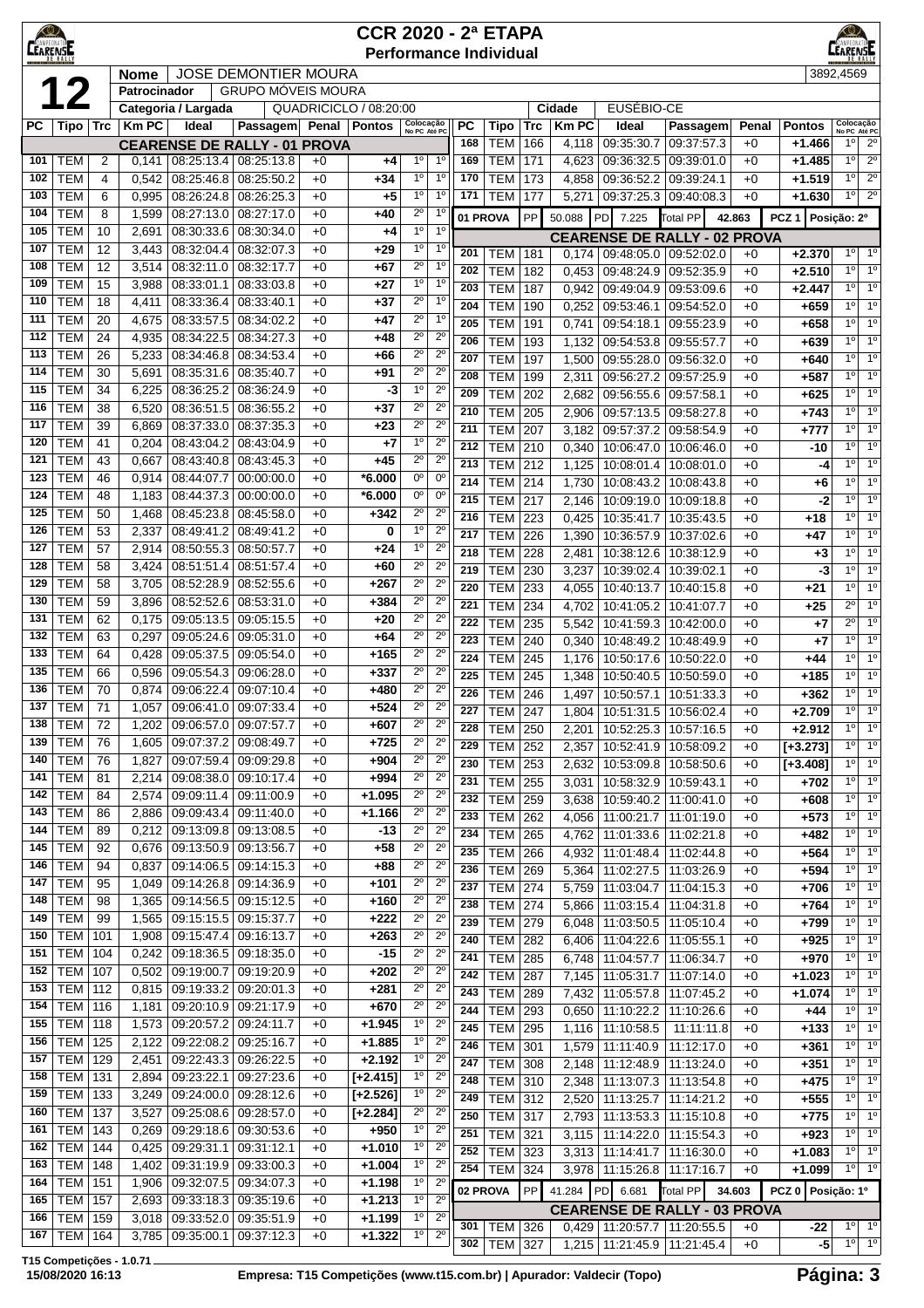| $\bigotimes$<br><b>CEARENSE</b> |                       |           |                     |                                 |                          |                             |                  |               | <b>CCR 2020 - 2ª ETAPA</b><br><b>Performance Individual</b> |           |      |     |        |            |          |       |               | LEARENSE                  |  |  |  |  |
|---------------------------------|-----------------------|-----------|---------------------|---------------------------------|--------------------------|-----------------------------|------------------|---------------|-------------------------------------------------------------|-----------|------|-----|--------|------------|----------|-------|---------------|---------------------------|--|--|--|--|
|                                 |                       |           | <b>Nome</b>         |                                 |                          | <b>JOSE DEMONTIER MOURA</b> |                  |               |                                                             |           |      |     |        |            |          |       |               | 3892,4569                 |  |  |  |  |
|                                 |                       |           | Patrocinador        |                                 |                          | <b>GRUPO MÓVEIS MOURA</b>   |                  |               |                                                             |           |      |     |        |            |          |       |               |                           |  |  |  |  |
|                                 |                       |           | Categoria / Largada |                                 |                          | QUADRICICLO / 08:20:00      |                  |               |                                                             |           |      |     | Cidade | EUSÉBIO-CE |          |       |               |                           |  |  |  |  |
| PC                              | Tipo   Trc            |           | <b>Km PC</b>        | Ideal                           | Passagem                 | Penal                       |                  | Pontos        | Colocação<br>No PC Até PC                                   | <b>PC</b> | Tipo | Trc | Km PC  | Ideal      | Passagem | Penal | <b>Pontos</b> | Colocação<br>No PC Até PC |  |  |  |  |
| 303                             | $TEM$ 329             |           | 1,663               | 11:22:23.3                      | 11:22:22.2               | $+0$                        |                  | $-11$         | $1^{\circ}$<br>$1^{\circ}$                                  |           |      |     |        |            |          |       |               |                           |  |  |  |  |
| 304                             | TEM 332               |           |                     | 2,418 11:23:49.4                | 11:23:51.0               | $+0$                        |                  | $+16$         | $1^{\circ}$<br>1 <sup>0</sup>                               |           |      |     |        |            |          |       |               |                           |  |  |  |  |
| 305                             | TEM                   | 337       |                     | 0,163 11:27:51.9                | 11:27:53.2               | $+0$                        |                  | +13           | 1 <sup>0</sup><br>1 <sup>0</sup>                            |           |      |     |        |            |          |       |               |                           |  |  |  |  |
| 306                             | <b>TEM</b>            | 338       | 0,590               | 11:28:25.7                      | 11:28:27.6               | $+0$                        |                  | +19           | $1^{\circ}$<br>$1^{\circ}$                                  |           |      |     |        |            |          |       |               |                           |  |  |  |  |
| 307                             | <b>TEM</b>            | 340       | 0,890               | 11:28:53.0                      | 11:28:57.1               | $+0$                        |                  | +41           | $1^{\circ}$<br>1 <sup>0</sup>                               |           |      |     |        |            |          |       |               |                           |  |  |  |  |
| 308                             | TEM                   | 343       | 1,414               | 11:29:47.7                      | 11:29:52.1               | $+0$                        |                  | +44           | 1 <sup>o</sup><br>1 <sup>0</sup>                            |           |      |     |        |            |          |       |               |                           |  |  |  |  |
| 309                             | <b>TEM 344</b>        |           | 1,584               | 11:30:07.5                      | 11:32:03.6               | $+0$                        |                  | $+1.161$      | 1 <sup>0</sup><br>1 <sup>0</sup>                            |           |      |     |        |            |          |       |               |                           |  |  |  |  |
| 310                             | TEM                   | 344       | 1,832               | 11:30:37.2                      | 11:32:53.3               | $+0$                        |                  | $+1.361$      | 1 <sup>0</sup><br>$1^{\circ}$                               |           |      |     |        |            |          |       |               |                           |  |  |  |  |
| 311                             | <b>TEM 345</b>        |           | 1,985               | 11:30:51.3                      | 11:33:11.0               | $+0$                        |                  | $[+1.397]$    | $1^{\circ}$<br>1 <sup>0</sup>                               |           |      |     |        |            |          |       |               |                           |  |  |  |  |
| 312                             | <b>TEM 348</b>        |           | 2,482               | 11:31:36.2                      | 11:34:06.8               | $+0$                        |                  | $[+1.506]$    | $1^{\circ}$<br>1 <sup>0</sup>                               |           |      |     |        |            |          |       |               |                           |  |  |  |  |
| 313                             | TEM                   | 351       | 2,828               | 11:35:00.1                      | 11:35:01.1               | $+0$                        |                  | +10           | $1^{\circ}$<br>1 <sup>0</sup>                               |           |      |     |        |            |          |       |               |                           |  |  |  |  |
| 314                             | <b>TEM</b>            | 354       | 3,534               | 11:35:47.7                      | 11:35:49.9               | $+0$                        |                  | $+22$         | $1^{\circ}$<br>$1^{\circ}$                                  |           |      |     |        |            |          |       |               |                           |  |  |  |  |
| 315                             | <b>TEM</b>            | 355       | 3,896               | 11:36:11.9                      | 11:36:15.6               | $+0$                        |                  | +37           | $1^{\circ}$<br>1 <sup>0</sup>                               |           |      |     |        |            |          |       |               |                           |  |  |  |  |
| 316                             | <b>TEM</b>            | 357       | 0,210               | 11:40:32.6                      | 11:40:34.9               | $+0$                        |                  | $+23$         | $1^{\circ}$<br>1 <sup>0</sup>                               |           |      |     |        |            |          |       |               |                           |  |  |  |  |
| 317                             | <b>TEM</b>            | 359       | 0,901               | 11:41:32.0                      | 11:41:34.1               | $+0$                        |                  | $+21$         | $2^{\circ}$<br>1 <sup>0</sup>                               |           |      |     |        |            |          |       |               |                           |  |  |  |  |
| 318                             | TEM                   | 361       | 1,834               | 11:42:49.8                      | 11:42:52.1               | $+0$                        |                  | $+23$         | 1 <sup>0</sup><br>1 <sup>0</sup>                            |           |      |     |        |            |          |       |               |                           |  |  |  |  |
| 319                             | TEM                   | 367       | 2,854               | 11:44:23.3                      | 11:44:25.6               | $+0$                        |                  | $+23$         | $1^{\circ}$<br>$1^{\circ}$<br>$1^{\circ}$<br>1 <sup>0</sup> |           |      |     |        |            |          |       |               |                           |  |  |  |  |
| 320                             | TEM                   | 368       | 3,751               | 11:45:18.5                      | 11:45:22.3               | $+0$                        |                  | +38           | 1 <sup>0</sup><br>1 <sup>0</sup>                            |           |      |     |        |            |          |       |               |                           |  |  |  |  |
| 321                             | <b>TEM 370</b>        |           | 4,395               | 11:46:12.7                      | 11:46:17.5               | $+0$                        |                  | +48           | 1 <sup>0</sup><br>1 <sup>0</sup>                            |           |      |     |        |            |          |       |               |                           |  |  |  |  |
| 322<br>323                      | <b>TEM 374</b><br>TEM | 377       | 5,662<br>6,595      | 11:48:24.8<br>11:50:24.1        | 11:48:24.9<br>11:50:26.3 | $+0$<br>$+0$                |                  | $+1$<br>$+22$ | $1^{\circ}$<br>1 <sup>0</sup>                               |           |      |     |        |            |          |       |               |                           |  |  |  |  |
| 324                             | <b>TEM</b>            | 379       | 7,518               | 11:51:34.3                      | 11:51:38.1               | $+0$                        |                  | +38           | $1^{\circ}$<br>1 <sup>0</sup>                               |           |      |     |        |            |          |       |               |                           |  |  |  |  |
| 325                             | <b>TEM</b>            | 382       | 8,279               | 11:52:27.4                      | 11:52:29.8               | $+0$                        |                  | +24           | $1^{\circ}$<br>1 <sup>0</sup>                               |           |      |     |        |            |          |       |               |                           |  |  |  |  |
| 326                             | <b>TEM</b>            | 384       | 0,302               | 11:56:31.4                      | 11:56:33.1               | $+0$                        |                  | +17           | $1^{\circ}$<br>1 <sup>0</sup>                               |           |      |     |        |            |          |       |               |                           |  |  |  |  |
| 327                             | TEM                   | 386       | 1,579               | 11:57:57.5                      | 11:57:58.6               | $+0$                        |                  | +11           | $1^{\circ}$<br>1 <sup>0</sup>                               |           |      |     |        |            |          |       |               |                           |  |  |  |  |
| 328                             | TEM                   | 388       | 2,533               | 12:01:36.9                      | 12:01:39.2               | $+0$                        |                  | $+23$         | $1^{\circ}$<br>$1^{\circ}$                                  |           |      |     |        |            |          |       |               |                           |  |  |  |  |
| 329                             | <b>TEM</b>            | 391       | 3,532               | 12:02:43.0   12:02:45.6         |                          | $+0$                        |                  | +26           | $1^{\circ}$<br>1 <sup>0</sup>                               |           |      |     |        |            |          |       |               |                           |  |  |  |  |
| 330                             | <b>TEM</b>            | 393       | 0,276               | 12:10:23.4                      | 12:10:23.5               | $+0$                        |                  | $+1$          | $1^{\circ}$<br>1 <sup>0</sup>                               |           |      |     |        |            |          |       |               |                           |  |  |  |  |
| 331                             | TEM                   | 395       | 0,808               | 12:11:10.2                      | 12:11:13.4               | $+0$                        |                  | +32           | $1^{\circ}$<br>1 <sup>0</sup>                               |           |      |     |        |            |          |       |               |                           |  |  |  |  |
| 332                             | TEM                   | 397       | 1,257               | 12:11:49.4                      | 12:11:53.3               | $+0$                        |                  | $+39$         | $1^{\circ}$<br>1 <sup>0</sup>                               |           |      |     |        |            |          |       |               |                           |  |  |  |  |
| 333                             | <b>TEM</b>            | 400       | 1,792               | 12:12:54.9                      | 12:12:55.6               | $+0$                        |                  | +7            | $1^{\circ}$<br>$1^{\circ}$                                  |           |      |     |        |            |          |       |               |                           |  |  |  |  |
| 334                             | TEM                   | 403       | 3,971               | 12:18:16.3 12:18:14.9           |                          | $+0$                        |                  | -14           | $1^{\circ}$<br>1 <sup>0</sup>                               |           |      |     |        |            |          |       |               |                           |  |  |  |  |
|                                 | 335   TEM   404       |           |                     | 4,252   12:18:40.6   12:19:34.2 |                          | $+0$                        |                  | $+536$        | 1 <sup>0</sup><br>1 <sup>0</sup>                            |           |      |     |        |            |          |       |               |                           |  |  |  |  |
|                                 | 336   TEM   407       |           |                     | 4,577   12:19:09.9   12:20:19.9 |                          | $+0$                        |                  | +700          | $1^{\circ}$<br>$1^{\circ}$                                  |           |      |     |        |            |          |       |               |                           |  |  |  |  |
|                                 | 337   TEM   407       |           |                     | 4,894   12:19:37.1   12:21:02.6 |                          | $+0$                        |                  | $+855$        | 1 <sup>0</sup><br>1 <sup>0</sup>                            |           |      |     |        |            |          |       |               |                           |  |  |  |  |
|                                 | 338   TEM   407       |           |                     | 5,159   12:19:59.8   12:21:28.3 |                          | $+0$                        |                  | +885          | 1 <sup>0</sup><br>$1^{\circ}$                               |           |      |     |        |            |          |       |               |                           |  |  |  |  |
|                                 | 339   TEM   409       |           |                     | 5,575   12:20:36.4   12:22:04.9 |                          | $+0$                        |                  | $+885$        | 1 <sup>0</sup><br>1 <sup>0</sup>                            |           |      |     |        |            |          |       |               |                           |  |  |  |  |
|                                 | 340   TEM             | 413       |                     | 5,990   12:21:14.0   12:22:44.6 |                          | $+0$                        |                  | $+906$        | $1^{\circ}$<br>1 <sup>0</sup>                               |           |      |     |        |            |          |       |               |                           |  |  |  |  |
| 03 PROVA                        |                       | PP        | 10.863              | PD 2.903                        | <b>Total PP</b>          | 7.960                       | PCZ <sub>0</sub> |               | Posição: 1º                                                 |           |      |     |        |            |          |       |               |                           |  |  |  |  |
| <b>TOTAL</b>                    |                       | <b>PP</b> | 102.235 PD          | 16.809                          | <b>Total PP</b>          | 85.426                      | PCZ <sub>1</sub> |               |                                                             |           |      |     |        |            |          |       |               |                           |  |  |  |  |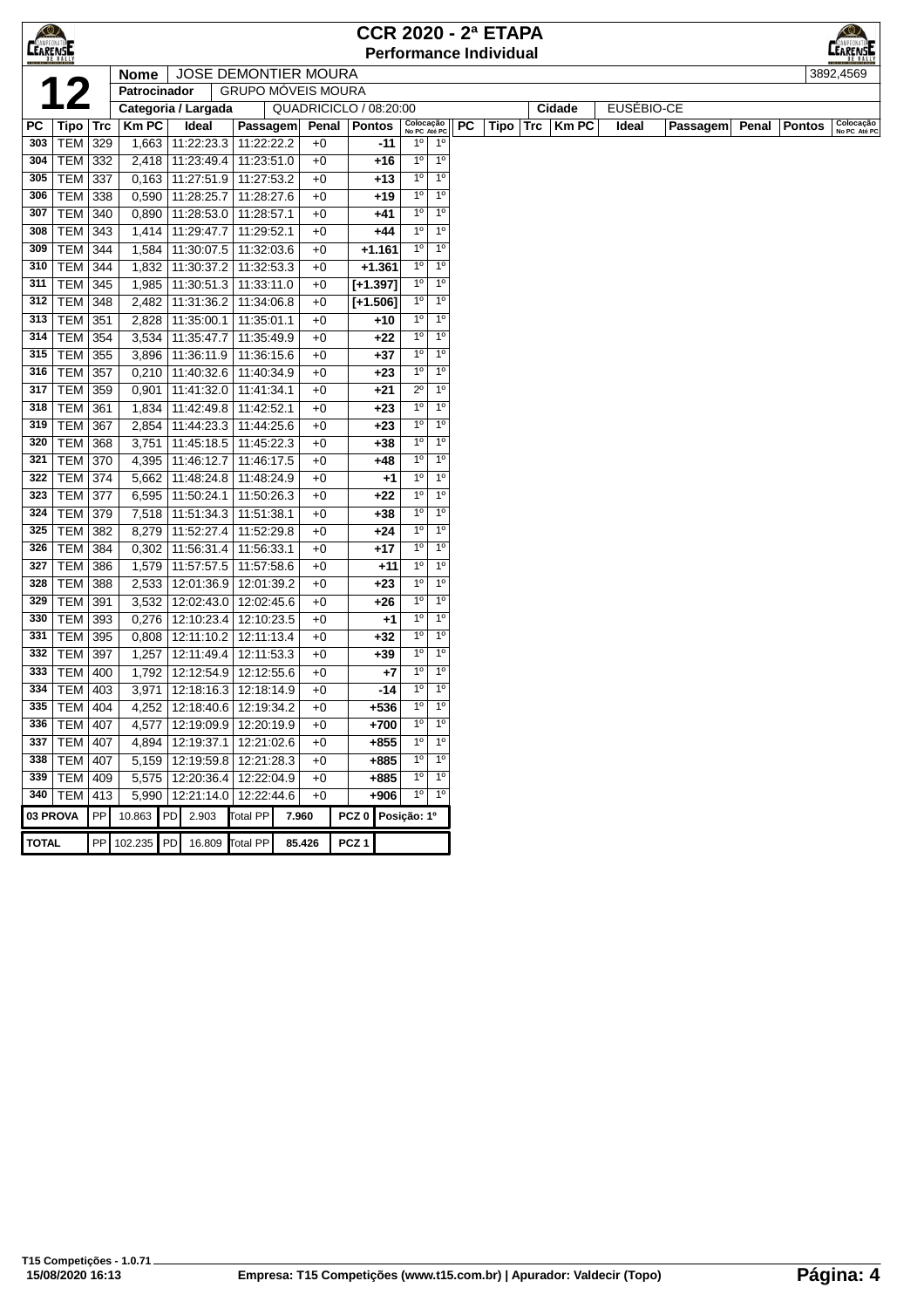| $\bigcirc$<br><b>CEARENSE</b> |                          |                     |                             |                          |                                                           |              | <b>CCR 2020 - 2ª ETAPA</b><br><b>Performance Individual</b> |                               |                               |            |                          |                |                |                                                           |                          |              |                      |                                                                |  |
|-------------------------------|--------------------------|---------------------|-----------------------------|--------------------------|-----------------------------------------------------------|--------------|-------------------------------------------------------------|-------------------------------|-------------------------------|------------|--------------------------|----------------|----------------|-----------------------------------------------------------|--------------------------|--------------|----------------------|----------------------------------------------------------------|--|
|                               |                          |                     | <b>Nome</b><br>Patrocinador |                          | <b>ITALO SANTIAGO</b><br>LOJAO DAS PORTAS, LP CONSTRUÇÕES |              |                                                             |                               |                               |            |                          |                |                |                                                           |                          |              |                      |                                                                |  |
|                               | 13                       |                     |                             | Categoria / Largada      |                                                           |              | QUADRICICLO / 08:22:00                                      |                               |                               |            |                          |                | Cidade         | FORTALEZA-CE                                              |                          |              |                      |                                                                |  |
| РC                            | Tipo                     | Trc                 | KmPC                        | Ideal                    | Passagem Penal Pontos                                     |              |                                                             | Colocação<br>No PC Até PC     |                               | <b>PC</b>  | Tipo                     | <b>Trc</b>     | <b>KmPC</b>    | Ideal                                                     | Passagem                 | Penal        | <b>Pontos</b>        | Colocação<br>No PC Até PC                                      |  |
|                               |                          |                     |                             |                          | <b>CEARENSE DE RALLY - 01 PROVA</b>                       |              |                                                             |                               |                               | 168        | <b>TEM</b>               | 166            | 4,118          | 09:37:30.7                                                | 00:00:00.0               | $+0$         | $*6.000$             | 0°<br>$0^{\circ}$                                              |  |
| 101<br>102                    | <b>TEM</b><br><b>TEM</b> | $\overline{2}$<br>4 | 0,141<br>0,542              | 08:27:46.8               | 08:27:13.4 00:00:00.0<br>00:00:00.0                       | $+0$<br>$+0$ | *6.000<br>*6.000                                            | 0°<br>0°                      | $0^{\circ}$<br>$0^{\circ}$    | 169<br>170 | <b>TEM</b><br><b>TEM</b> | 171<br>173     | 4,623<br>4,858 | 09:38:32.5<br>09:38:52.2                                  | 00:00:00.0<br>00:00:00.0 | $+0$<br>$+0$ | $*6.000$<br>$*6.000$ | $0^{\circ}$<br>$0^{\circ}$<br>$0^{\circ}$<br>$0^{\circ}$       |  |
| 103                           | <b>TEM</b>               | 6                   | 0,995                       | 08:28:24.8               | 00:00:00.0                                                | $+0$         | $*6.000$                                                    | 0°                            | $0^{\circ}$                   | 171        | <b>TEM</b>               | 177            | 5,271          | 09:39:25.3 00:00:00.0                                     |                          | $+0$         | $*6.000$             | 0°<br>$0^{\circ}$                                              |  |
| 104                           | <b>TEM</b>               | 8                   | 1,599                       | 08:29:13.0               | 00:00:00.0                                                | $+0$         | $*6.000$                                                    | 0°                            | $0^{\circ}$                   | 01 PROVA   |                          | <b>PP</b>      | 396.000 PD     | $\mathbf 0$                                               | <b>Total PP</b>          | 396.000      | PCZ 0   Posição: NC  |                                                                |  |
| 105                           | <b>TEM</b>               | 10                  | 2,691                       | 08:32:33.6               | 00:00:00.0                                                | $+0$         | *6.000                                                      | 00                            | $0^{\circ}$                   |            |                          |                |                | <b>CEARENSE DE RALLY - 02 PROVA</b>                       |                          |              |                      |                                                                |  |
| 107                           | <b>TEM</b>               | 12                  | 3,443                       | 08:34:04.4               | 00:00:00.0                                                | $+0$         | *6.000                                                      | 0°                            | $0^{\rm o}$                   | 201        | TEM                      | 181            | 0,174          | 09:50:05.0                                                | 00:00:00.0               | $+0$         | $*6.000$             | $0^{\circ}$<br>$0^{\circ}$                                     |  |
| 108<br>109                    | <b>TEM</b><br><b>TEM</b> | 12<br>15            | 3,514<br>3,988              | 08:34:11.0<br>08:35:01.1 | 00:00:00.0<br>00:00:00.0                                  | $+0$<br>$+0$ | *6.000<br>*6.000                                            | 0°<br>0°                      | $0^{\circ}$<br>$0^{\circ}$    | 202        | <b>TEM</b>               | 182            | 0.453          | 09:50:24.9                                                | 00:00:00.0               | $+0$         | $*6.000$             | 0 <sup>o</sup><br>$0^{\circ}$                                  |  |
| 110                           | <b>TEM</b>               | 18                  | 4,411                       | 08:35:36.4               | 00:00:00.0                                                | $+0$         | *6.000                                                      | 0°                            | $0^{\circ}$                   | 203<br>204 | <b>TEM</b><br><b>TEM</b> | 187<br>190     | 0,942<br>0,252 | 09:51:04.9<br>09:55:46.1                                  | 00:00:00.0<br>00:00:00.0 | $+0$<br>$+0$ | $*6.000$<br>*6.000   | $0^{\circ}$<br>$0^{\circ}$<br>$0^{\circ}$<br>$0^{\circ}$       |  |
| 111                           | <b>TEM</b>               | 20                  | 4,675                       | 08:35:57.5               | 00:00:00.0                                                | $+0$         | *6.000                                                      | 0°                            | $0^{\circ}$                   | 205        | <b>TEM</b>               | 191            | 0,741          | 09:56:18.1                                                | 00:00:00.0               | $+0$         | *6.000               | $0^{\circ}$<br>$0^{\circ}$                                     |  |
| 112                           | <b>TEM</b>               | 24                  | 4,935                       | 08:36:22.5               | 00:00:00.0                                                | $+0$         | *6.000                                                      | 0°                            | $0^{\circ}$                   | 206        | <b>TEM</b>               | 193            | 1,132          | 09:56:53.8                                                | 00:00:00.0               | $+0$         | *6.000               | $0^{\circ}$<br>$0^{\circ}$                                     |  |
| 113<br>114                    | <b>TEM</b><br><b>TEM</b> | 26<br>30            | 5,233                       | 08:36:46.8               | 00:00:00.0                                                | $+0$<br>$+0$ | $*6.000$<br>$*6.000$                                        | 0°<br>0°                      | $0^{\circ}$<br>$0^{\circ}$    | 207        | <b>TEM</b>               | 197            | 1,500          | 09:57:28.0 00:00:00.0                                     |                          | $+0$         | $*6.000$             | 0 <sup>o</sup><br>$0^{\circ}$                                  |  |
| 115                           | <b>TEM</b>               | 34                  | 5,691<br>6,225              | 08:37:31.6<br>08:38:25.2 | 00:00:00.0<br>00:00:00.0                                  | $+0$         | *6.000                                                      | 0°                            | $0^{\circ}$                   | 208<br>209 | <b>TEM</b><br><b>TEM</b> | 199            | 2,311<br>2.682 | 09:58:27.2                                                | 00:00:00.0               | $+0$         | $*6.000$             | 0°<br>$0^{\circ}$<br>$0^{\circ}$<br>$0^{\circ}$                |  |
| 116                           | <b>TEM</b>               | 38                  | 6,520                       | 08:38:51.5               | 00:00:00.0                                                | $+0$         | *6.000                                                      | 0°                            | $0^{\circ}$                   | 210        | <b>TEM</b>               | 202<br>205     | 2,906          | 09:58:55.6<br>09:59:13.5                                  | 00:00:00.0<br>00:00:00.0 | $+0$<br>$+0$ | $*6.000$<br>$*6.000$ | 0 <sup>o</sup><br>$0^{\circ}$                                  |  |
| 117                           | <b>TEM</b>               | 39                  | 6,869                       | 08:39:33.0               | 00:00:00.0                                                | $+0$         | *6.000                                                      | 0°                            | $0^{\circ}$                   | 211        | <b>TEM</b>               | 207            | 3,182          | 09:59:37.2                                                | 00:00:00.0               | $+0$         | $*6.000$             | 0 <sup>o</sup><br>$0^{\circ}$                                  |  |
| 120                           | <b>TEM</b>               | 41                  | 0,204                       | 08:45:04.2               | 00:00:00.0                                                | $+0$         | *6.000                                                      | 0°                            | $0^{\circ}$                   | 212        | <b>TEM</b>               | 210            | 0.340          | 10:08:47.0                                                | 00:00:00.0               | $+0$         | $*6.000$             | $0^{\circ}$<br>$0^{\circ}$                                     |  |
| 121<br>123                    | <b>TEM</b><br><b>TEM</b> | 43<br>46            | 0,667<br>0,914              | 08:45:40.8<br>08:46:07.7 | 00:00:00.0<br>00:00:00.0                                  | $+0$<br>$+0$ | *6.000<br>*6.000                                            | 0°<br>0°                      | $0^{\circ}$<br>$0^{\circ}$    | 213        | <b>TEM</b>               | 212            | 1,125          | 10:10:01.4                                                | 00:00:00.0               | $+0$         | $*6.000$             | $0^{\circ}$<br>$0^{\circ}$                                     |  |
| 124                           | <b>TEM</b>               | 48                  | 1,183                       | 08:46:37.3               | 00:00:00.0                                                | $+0$         | *6.000                                                      | 0°                            | $0^{\circ}$                   | 214<br>215 | <b>TEM</b><br><b>TEM</b> | 214<br>217     | 1,730<br>2,146 | 10:10:43.2<br>10:11:19.0                                  | 00:00:00.0<br>00:00:00.0 | $+0$<br>$+0$ | $*6.000$<br>*6.000   | $0^{\circ}$<br>$0^{\circ}$<br>$0^{\circ}$<br>$0^{\circ}$       |  |
| 125                           | <b>TEM</b>               | 50                  | 1,468                       | 08:47:23.8               | 00:00:00.0                                                | $+0$         | $*6.000$                                                    | 0°                            | $0^{\circ}$                   | 216        | <b>TEM</b>               | 223            | 0,425          | 10:37:41.7                                                | 00:00:00.0               | $+0$         | $*6.000$             | $0^{\circ}$<br>$0^{\circ}$                                     |  |
| 126                           | <b>TEM</b>               | 53                  | 2,337                       | 08:51:41.2               | 00:00:00.0                                                | $+0$         | *6.000                                                      | 0°                            | $0^{\circ}$                   | 217        | <b>TEM</b>               | 226            | 1,390          | 10:38:57.9                                                | 00:00:00.0               | $+0$         | $*6.000$             | $0^{\circ}$<br>$0^{\circ}$                                     |  |
| 127                           | <b>TEM</b>               | 57                  | 2,914                       | 08:52:55.3               | 00:00:00.0                                                | $+0$         | $*6.000$                                                    | 0°                            | $0^{\circ}$                   | 218        | <b>TEM</b>               | 228            | 2,481          | 10:40:12.6                                                | 00:00:00.0               | $+0$         | $*6.000$             | 0 <sup>o</sup><br>$0^{\circ}$                                  |  |
| 128<br>129                    | <b>TEM</b><br><b>TEM</b> | 58<br>58            | 3,424<br>3,705              | 08:53:51.4<br>08:54:28.9 | 00:00:00.0<br>00:00:00.0                                  | $+0$<br>$+0$ | *6.000<br>*6.000                                            | 0°<br>0°                      | $0^{\circ}$<br>$0^{\circ}$    | 219        | <b>TEM</b>               | 230            | 3,237          | 10:41:02.4                                                | 00:00:00.0               | $+0$         | $*6.000$             | 0 <sup>o</sup><br>$0^{\circ}$                                  |  |
| 130                           | <b>TEM</b>               | 59                  | 3,896                       | 08:54:52.6               | 00:00:00.0                                                | $+0$         | *6.000                                                      | 0°                            | $0^{\circ}$                   | 220<br>221 | <b>TEM</b><br><b>TEM</b> | 233<br>234     | 4,055<br>4,702 | 10:42:13.7<br>10:43:05.2                                  | 00:00:00.0<br>00:00:00.0 | $+0$<br>$+0$ | $*6.000$<br>$*6.000$ | $0^{\circ}$<br>$0^{\circ}$<br>$0^{\circ}$<br>$0^{\circ}$       |  |
| 131                           | <b>TEM</b>               | 62                  | 0,175                       | 09:07:13.5               | 00:00:00.0                                                | $+0$         | *6.000                                                      | 0°                            | $0^{\circ}$                   | 222        | <b>TEM</b>               | 235            | 5,542          | 10:43:59.3                                                | 00:00:00.0               | $+0$         | $*6.000$             | $0^{\circ}$<br>$0^{\circ}$                                     |  |
| 132                           | <b>TEM</b>               | 63                  | 0,297                       | 09:07:24.6               | 00:00:00.0                                                | $+0$         | *6.000                                                      | 0°                            | 0°                            | 223        | <b>TEM</b>               | 240            | 0,340          | 10:50:49.2                                                | 00:00:00.0               | $+0$         | *6.000               | $0^{\circ}$<br>0°                                              |  |
| 133                           | <b>TEM</b>               | 64                  | 0,428                       | 09:07:37.5               | 00:00:00.0                                                | $+0$         | *6.000                                                      | 0°                            | $0^{\circ}$                   | 224        | <b>TEM</b>               | 245            | 1,176          | 10:52:17.6                                                | 00:00:00.0               | $+0$         | *6.000               | $0^{\circ}$<br>$0^{\circ}$                                     |  |
| 135<br>136                    | <b>TEM</b><br><b>TEM</b> | 66<br>70            | 0,596<br>0,874              | 09:07:54.3<br>09:08:22.4 | 00:00:00.0<br>00:00:00.0                                  | $+0$<br>$+0$ | *6.000<br>*6.000                                            | 0°<br>0°                      | $0^{\circ}$<br>$0^{\circ}$    | 225        | <b>TEM</b>               | 245            | 1,348          | 10:52:40.5                                                | 00:00:00.0               | $+0$         | $*6.000$             | $0^{\circ}$<br>$0^{\circ}$<br>0 <sup>o</sup>                   |  |
| 137                           | <b>TEM</b>               | 71                  | 1,057                       |                          | 09:08:41.0 00:00:00.0                                     | $+0$         | $*6.000$                                                    | 0°                            | $0^{\circ}$                   | 226<br>227 | TEM<br><b>TEM</b>        | 246<br>247     | 1,497          | 10:52:57.1<br>1,804   10:53:31.5   00:00:00.0             | 00:00:00.0               | $+0$<br>$+0$ | *6.000<br>$*6.000$   | 0 <sup>o</sup><br>$0^{\circ}$<br>$0^{\circ}$                   |  |
| 138                           | TEM                      | 72                  | 1,202                       |                          | 09:08:57.0   00:00:00.0                                   | $+0$         | *6.000                                                      | $0^{\circ}$                   | 0 <sup>o</sup>                | 228        | <b>TEM 250</b>           |                |                | 2,201   10:54:25.3   00:00:00.0                           |                          | $+0$         | $*6.000$             | $0^{\circ}$<br>0°                                              |  |
| 139                           | <b>TEM</b>               | 76                  | 1,605                       | 09:09:37.2               | 00:00:00.0                                                | $+0$         | *6.000                                                      | 0°                            | $0^{\circ}$                   | 229        | <b>TEM</b>               | 252            | 2,357          | 10:54:41.9                                                | 00:00:00.0               | $+0$         | $*6.000$             | $0^{\circ}$<br>$0^{\circ}$                                     |  |
| 140<br>141                    | <b>TEM</b><br><b>TEM</b> | 76<br>81            | 1,827<br>2,214              | 09:09:59.4               | 00:00:00.0<br>09:10:38.0 00:00:00.0                       | $+0$<br>$+0$ | $*6.000$<br>$*6.000$                                        | 0 <sup>o</sup><br>0°          | 0 <sup>o</sup><br>$0^{\circ}$ | 230        | <b>TEM</b>               | 253            | 2,632          | 10:55:09.8                                                | 00:00:00.0               | $+0$         | $*6.000$             | $0^{\circ}$<br>$0^{\circ}$                                     |  |
| 142                           | <b>TEM</b>               | 84                  | 2,574                       | 09:11:11.4               | 00:00:00.0                                                | $+0$         | $*6.000$                                                    | 0°                            | $0^{\rm o}$                   | 231<br>232 | <b>TEM</b><br><b>TEM</b> | 255<br>259     | 3,031<br>3,638 | 11:00:32.9<br>11:01:40.2                                  | 00:00:00.0<br>00:00:00.0 | $+0$<br>$+0$ | $*6.000$<br>$*6.000$ | 0 <sup>o</sup><br>$0^{\circ}$<br>0°<br>$0^{\circ}$             |  |
| 143                           | <b>TEM</b>               | 86                  | 2,886                       | 09:11:43.4               | 00:00:00.0                                                | $+0$         | *6.000                                                      | $0^{\circ}$                   | $0^{\circ}$                   | 233        | <b>TEM</b>               | 262            | 4,056          | 11:02:21.7                                                | 00:00:00.0               | $+0$         | $*6.000$             | $0^{\circ}$<br>$0^{\circ}$                                     |  |
| 144                           | <b>TEM</b>               | 89                  | 0,212                       | 09:15:09.8               | 00:00:00.0                                                | $+0$         | $*6.000$                                                    | $0^{\rm o}$                   | $0^{\circ}$                   | 234        | <b>TEM</b>               | 265            | 4,762          | 11:03:33.6                                                | 00:00:00.0               | $+0$         | $*6.000$             | $0^{\circ}$<br>$0^{\circ}$                                     |  |
| 145                           | <b>TEM</b>               | 92                  | 0,676                       | 09:15:50.9               | 00:00:00.0                                                | $+0$         | $*6.000$                                                    | 0 <sup>o</sup>                | $0^{\circ}$                   | 235        | <b>TEM</b>               | 266            | 4,932          | 11:03:48.4                                                | 00:00:00.0               | $+0$         | $*6.000$             | 0 <sup>o</sup><br>0 <sup>o</sup>                               |  |
| 146<br>147                    | <b>TEM</b><br><b>TEM</b> | 94<br>95            | 0,837<br>1,049              | 09:16:06.5<br>09:16:26.8 | 00:00:00.0<br>00:00:00.0                                  | $+0$<br>$+0$ | $*6.000$<br>$*6.000$                                        | $0^{\rm o}$<br>0°             | $0^{\circ}$<br>$0^{\circ}$    | 236        | <b>TEM</b>               | 269            | 5,364          | 11:04:27.5                                                | 00:00:00.0               | $+0$         | $*6.000$             | $0^{\circ}$<br>$0^{\circ}$                                     |  |
| 148                           | <b>TEM</b>               | 98                  | 1,365                       | 09:16:56.5               | 00:00:00.0                                                | $+0$         | $*6.000$                                                    | 0 <sup>o</sup>                | $0^{\circ}$                   | 237<br>238 | <b>TEM</b><br><b>TEM</b> | 274<br>274     | 5,759<br>5,866 | 11:05:04.7<br>11:05:15.4                                  | 00:00:00.0<br>00:00:00.0 | $+0$<br>$+0$ | $*6.000$<br>$*6.000$ | $0^{\circ}$<br>$0^{\circ}$<br>$0^{\circ}$<br>$0^{\circ}$       |  |
| 149                           | <b>TEM</b>               | 99                  | 1,565                       |                          | 09:17:15.5 00:00:00.0                                     | $+0$         | *6.000                                                      | 0 <sup>o</sup>                | 0 <sup>o</sup>                | 239        | <b>TEM</b>               | 279            | 6,048          | 11:05:50.5                                                | 00:00:00.0               | $+0$         | $*6.000$             | 0 <sup>o</sup><br>$0^{\circ}$                                  |  |
| 150                           | <b>TEM</b>               | 101                 | 1,908                       | 09:17:47.4               | 00:00:00.0                                                | $+0$         | $*6.000$                                                    | 0°                            | $0^{\circ}$                   | 240        | <b>TEM</b>               | 282            | 6,406          | 11:06:22.6                                                | 00:00:00.0               | $+0$         | $*6.000$             | $0^{\circ}$<br>$0^{\circ}$                                     |  |
| 151<br>152                    | <b>TEM</b><br><b>TEM</b> | 104<br>107          | 0,242<br>0,502              | 09:21:00.7               | 09:20:36.5 00:00:00.0<br>00:00:00.0                       | $+0$<br>$+0$ | $*6.000$<br>$*6.000$                                        | 0°<br>0°                      | $0^{\circ}$<br>$0^{\circ}$    | 241        | <b>TEM</b>               | 285            | 6,748          | 11:06:57.7                                                | 00:00:00.0               | $+0$         | $*6.000$             | 0 <sup>o</sup><br>$0^{\circ}$                                  |  |
| 153                           | <b>TEM</b>               | 112                 | 0,815                       | 09:21:33.2               | 00:00:00.0                                                | $+0$         | $*6.000$                                                    | 0°                            | $0^{\circ}$                   | 242<br>243 | <b>TEM</b><br><b>TEM</b> | 287<br>289     | 7,145<br>7,432 | 11:07:31.7<br>11:07:57.8                                  | 00:00:00.0<br>00:00:00.0 | $+0$<br>$+0$ | $*6.000$<br>$*6.000$ | $0^{\circ}$<br>$0^{\circ}$<br>0 <sup>0</sup><br>0 <sup>o</sup> |  |
| 154                           | <b>TEM</b>               | 116                 | 1,181                       | 09:22:10.9               | 00:00:00.0                                                | $+0$         | $*6.000$                                                    | 0 <sup>o</sup>                | 0 <sup>o</sup>                | 244        | <b>TEM</b>               | 293            | 0,650          | 11:12:22.2                                                | 00:00:00.0               | $+0$         | $*6.000$             | $0^{\circ}$<br>$0^{\circ}$                                     |  |
| 155                           | <b>TEM</b>               | 118                 | 1,573                       | 09:22:57.2               | 00:00:00.0                                                | $+0$         | $*6.000$                                                    | 0°                            | $0^{\circ}$                   | 245        | <b>TEM</b>               | 295            | 1,116          | 11:12:58.5                                                | 00:00:00.0               | $+0$         | $*6.000$             | $0^{\circ}$<br>$0^{\circ}$                                     |  |
| 156                           | <b>TEM</b>               | 125                 | 2,122                       | 09:24:08.2               | 00:00:00.0                                                | $+0$         | $*6.000$                                                    | 0°                            | $0^{\circ}$                   | 246        | <b>TEM</b>               | 301            | 1,579          | 11:13:40.9                                                | 00:00:00.0               | $+0$         | $*6.000$             | 0 <sup>o</sup><br>$0^{\circ}$                                  |  |
| 157<br>158                    | <b>TEM</b><br><b>TEM</b> | 129<br>131          | 2,451<br>2,894              | 09:24:43.3<br>09:25:22.1 | 00:00:00.0<br>00:00:00.0                                  | $+0$<br>$+0$ | $*6.000$<br>$*6.000$                                        | 0°<br>0 <sup>o</sup>          | $0^{\circ}$<br>0 <sup>o</sup> | 247        | <b>TEM</b>               | 308            | 2,148          | 11:14:48.9                                                | 00:00:00.0               | $+0$         | $*6.000$             | $0^{\circ}$<br>$0^{\circ}$                                     |  |
| 159                           | <b>TEM</b>               | 133                 | 3,249                       |                          | 09:26:00.0 00:00:00.0                                     | $+0$         | $*6.000$                                                    | 0°                            | $0^{\circ}$                   | 248<br>249 | <b>TEM</b><br>TEM        | 310<br>312     | 2,348<br>2,520 | 11:15:07.3<br>11:15:25.7                                  | 00:00:00.0<br>00:00:00.0 | $+0$<br>$+0$ | $*6.000$<br>$*6.000$ | $0^{\circ}$<br>$0^{\circ}$<br>$0^{\circ}$<br>$0^{\circ}$       |  |
| 160                           | <b>TEM</b>               | 137                 | 3,527                       |                          | 09:27:08.6 00:00:00.0                                     | $+0$         | $*6.000$                                                    | 0°                            | $0^{\circ}$                   | 250        | TEM                      | 317            | 2,793          | 11:15:53.3                                                | 00:00:00.0               | $+0$         | $*6.000$             | 0 <sup>o</sup><br>$0^{\circ}$                                  |  |
| 161                           | <b>TEM</b>               | 143                 | 0,269                       | 09:31:18.6               | 00:00:00.0                                                | $+0$         | $*6.000$                                                    | 0°                            | $0^{\rm o}$                   | 251        | <b>TEM</b>               | 321            | 3,115          | 11:16:22.0                                                | 00:00:00.0               | $+0$         | $*6.000$             | 0 <sup>o</sup><br>0 <sup>o</sup>                               |  |
| 162<br>163                    | <b>TEM</b><br><b>TEM</b> | 144                 | 0,425                       | 09:31:31.1               | 00:00:00.0                                                | $+0$         | $*6.000$<br>$*6.000$                                        | $0^{\rm o}$<br>0 <sup>o</sup> | $0^{\circ}$<br>0 <sup>o</sup> | 252        | <b>TEM</b>               | 323            |                | $3,313$   11:16:41.7                                      | 00:00:00.0               | $+0$         | $*6.000$             | 0 <sup>o</sup><br>$0^{\circ}$                                  |  |
| 164                           | TEM                      | 148<br>151          | 1,402<br>1,906              | 09:33:19.9<br>09:34:07.5 | 00:00:00.0<br>00:00:00.0                                  | $+0$<br>$+0$ | $*6.000$                                                    | $0^{\rm o}$                   | 0 <sup>o</sup>                | 254        | TEM                      | 324            |                | 3,978   11:17:26.8                                        | 00:00:00.0               | $+0$         | $*6.000$             | $0o$ 0 <sup>o</sup>                                            |  |
| 165                           | <b>TEM</b>               | 157                 | 2,693                       | 09:35:18.3               | 00:00:00.0                                                | $+0$         | $*6.000$                                                    | 0°                            | $0^{\circ}$                   |            | 02 PROVA                 | PP <sup></sup> | 318.000 PD     | 0                                                         | <b>Total PP</b>          | 318.000      | PCZ 0 Posição: NC    |                                                                |  |
| 166                           | <b>TEM</b>               | 159                 | 3,018                       | 09:35:52.0               | 00:00:00.0                                                | $+0$         | $*6.000$                                                    | 0°                            | $0^{\circ}$                   | 301        | TEM 326                  |                |                | <b>CEARENSE DE RALLY - 03 PROVA</b><br>$0,429$ 11:22:57.7 | 00:00:00.0               | $+0$         | $*6.000$             | 0 <sup>o</sup><br>0 <sup>o</sup>                               |  |
| 167                           | <b>TEM</b>               | 164                 | 3,785                       | 09:37:00.1               | 00:00:00.0                                                | $+0$         | $*6.000$                                                    | 0 <sup>o</sup>                | $0^{\circ}$                   | 302        | TEM                      | 327            |                | 1,215 11:23:45.9                                          | 00:00:00.0               | $+0$         | $*6.000$             | $0o$ 0 <sup>o</sup>                                            |  |

**T15 Competições - 1.0.71**